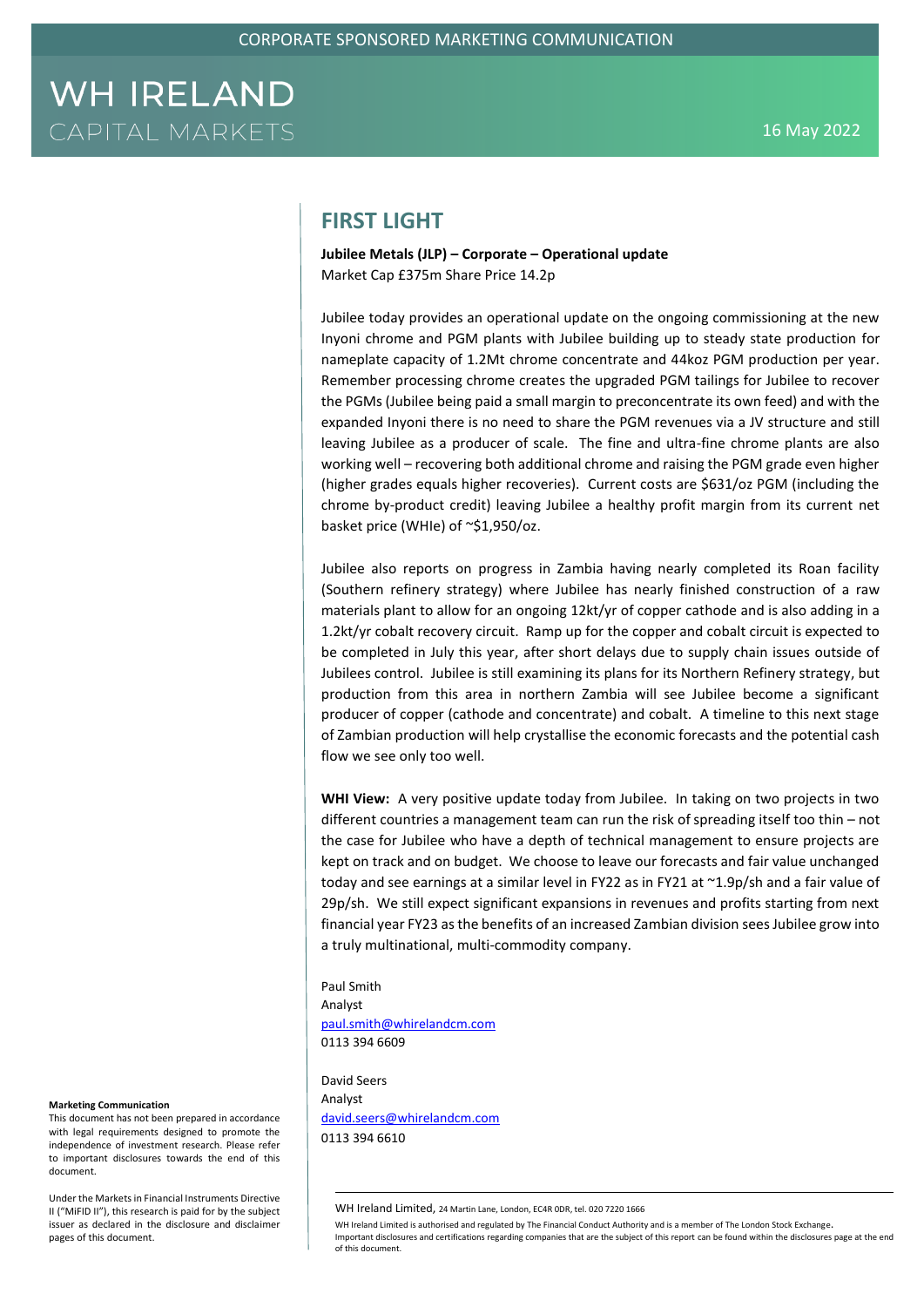### **Contacts**

**Research**

| John Cummins               |            | 020 7220 1755 | john.cummins@whirelandcm.com     |
|----------------------------|------------|---------------|----------------------------------|
| <b>Matthew Davis</b>       |            | 0113 394 6620 | matthew.davis@whirelandcm.com    |
| Brendan Long               | Oil & Gas  | 020 7220 1694 | brendan.long@whirelandcm.com     |
| Paul Smith                 | Mining     | 0113 394 6609 | paul.smith@whirelandcm.com       |
| David Seers                | Mining     | 0113 394 6610 | david.seers@whirelandcm.com      |
| Nick Spoliar               |            | 020 7220 1761 | nick.spoliar@whirelandcm.com     |
| Jason Streets              |            | 020 7220 1693 | jason.streets@whirelandcm.com    |
| Emma Ulker                 | Healthcare | 020 7398 1141 | emma.ulker@whirelandcm.com       |
| Susanna Virtanen           |            | 020 7220 1674 | susanna.virtanen@whirelandcm.com |
| Charlie Cullen             |            | 020 7220 1678 | charlie.cullen@whirelandcm.com   |
|                            |            |               |                                  |
| <b>Sales &amp; Trading</b> |            |               |                                  |
| Harry Ansell               |            | 020 7220 1670 | harry.ansell@whirelandcm.com     |
| Dan Bristowe               |            | 020 7220 1648 | daniel.bristowe@whirelandcm.com  |
| Tara Browne                |            | 020 7398 1198 | tara.browne@whirelandcm.com      |
| Melvyn Brown               |            | 020 7220 1688 | melvyn.brown@whirelandcm.com     |
| Stephen Frohlich           |            | 020 7220 0492 | stephen.frohlich@whirelandcm.com |
| <b>Beverley Gibbons</b>    |            | 020 7220 0479 | beverley.gibbons@whirelandcm.com |
|                            |            |               |                                  |

### **Corporate Broking & Investor Relations**

| <b>Fraser Marshall</b>  | 020 7220 0484 | fraser.marshall@whirelandplc.com        |
|-------------------------|---------------|-----------------------------------------|
| George Krokos           | 020 7398 1106 | george.krokos@whirelandcm.com           |
| <b>Hayley Mullens</b>   | 020 7220 1695 | hayley.mullens@whirelandcm.com          |
| Aimee McCusker          | 020 7398 1136 | aimee.mccusker@whirelandcm.com          |
| Martyna Kandrataviciute | 020 7398 1134 | martyna.kandrataviciute@whirelandcm.com |

WH Ireland Limited, 24 Martin Lane, London, EC4R 0DR, tel. 020 7220 1666

WH Ireland Limited is authorised and regulated by The Financial Conduct Authority and is a member of The London Stock Exchange. Important disclosures and certifications regarding companies that are the subject of this report can be found within the disclosures page at the end of this document.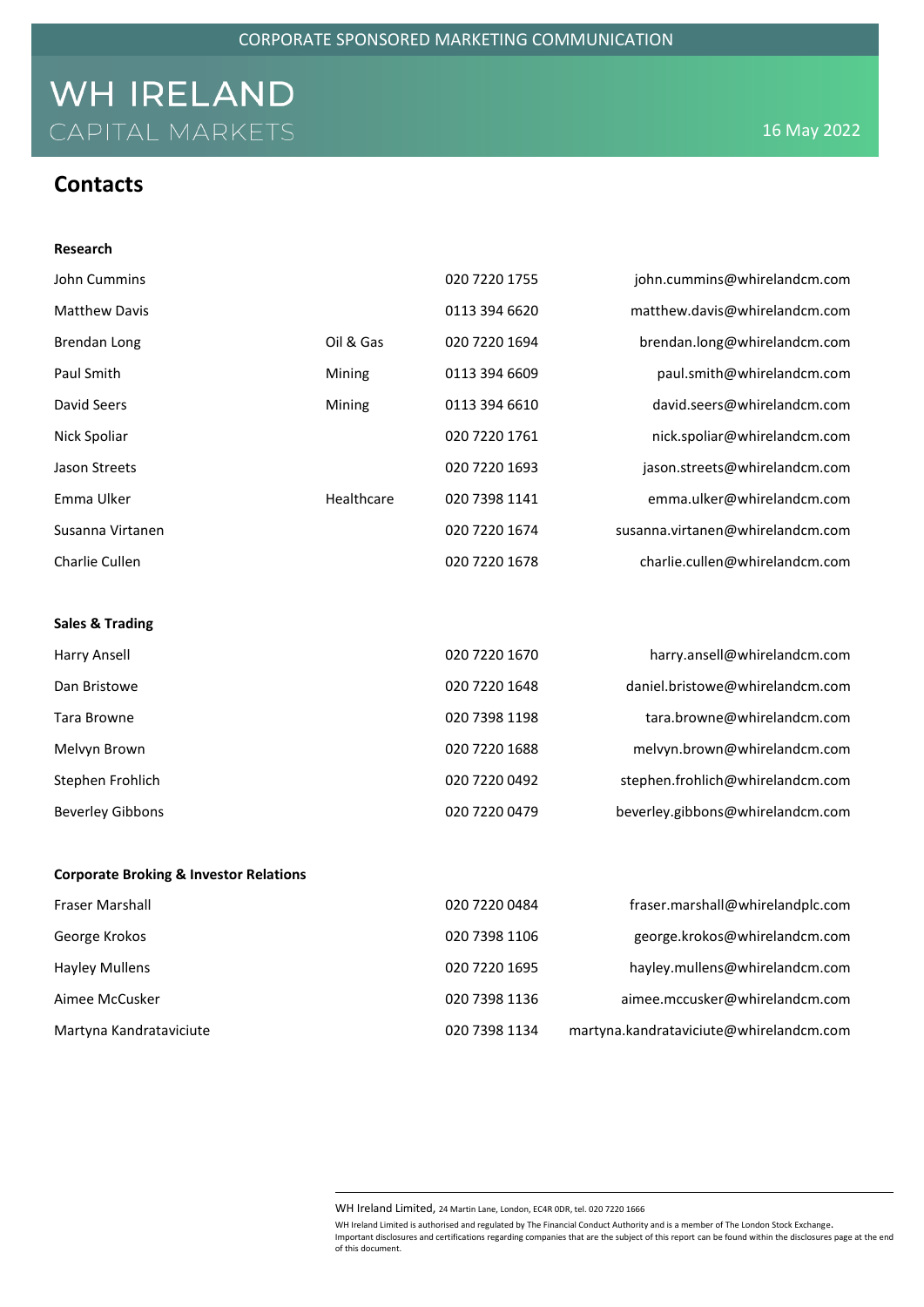#### **Marketing Communication**

This research report is disseminated by WH Ireland Limited ("WHI") which is authorised and regulated by the Financial Conduct Authority ("FCA") and is a member of the London Stock Exchange. This research report is intended for the sole use of the person for whom it is addressed and is not intended for private individuals or those classified as Retails Clients as defined by the Markets in Financial Instruments Directive 2004/39/EC ("MiFID").

#### **Non-independent research**

This research report is marketing communications and is produced in accordance with the FCA's Conduct of Business Sourcebook. It has not been prepared in accordance with legal requirements designed to promote the independence of investment research and it is not subject to any prohibition on dealing ahead of the dissemination of investment research. However, WHI is required by the FCA to have policies in place to identify and manage the conflicts of interest which may arise in the production and dissemination of this research report , such management of conflicts include a firm wide ban of PA dealings in any issuer under research coverage.

#### **Planned frequency of updates to recommendation**

WHI does not have a schedule for issuing research recommendations, they are issued whenever the research analyst and members of the research team alone deem it relevant, but usually in the event of significant development.

#### **Disclaimer**

This research report has been approved under part IV article 19 of The Financial Services and Markets Act 2000 (Financial Promotion) Order 2005 (the "FPO") by WHI for communication in the United Kingdom only to investment professionals as that term is defined in article 19(5) of the FPO. Its contents are not directed at, may not be suitable for and should not be relied on by anyone who is not an investment professional including retail clients. This research report is for distribution only as may be permitted by law. It is not directed to, or intended for distribution to or use by, any person or entity in any jurisdiction where doing so would be contrary to law or regulation or would subject WHI to any registration or licensing requirement within such jurisdiction. This research report is not an offer or a solicitation of an offer to buy or sell any financial instruments or to participate in any particular trading strategy. It does not constitute a personal recommendation and recipients must satisfy themselves that any dealing is appropriate in the light of their own understanding, appraisal of risk and reward, objectives, experience, and financial and operational resources.

The information herein is believed to be reliable and has been obtained from public sources believed to be reliable. WHI makes no representation or warranty, either express or implied, as to the accuracy or completeness of such information. Any opinions expressed in this research report may change without notice and may differ or be contrary to opinions expressed by other business areas of WHI. Any statements contained in this report attributed to a third party represent WHI's interpretation of the data, information and/or opinions provided by that third party either publicly or through a subscription service, and such use and interpretation have not been reviewed by the third party. Investments involve risks, and investors should exercise prudence and their own judgement in making their investment decisions. The financial instruments described in this research report may not be eligible for sale in all jurisdictions or to certain categories of investors. Options, derivative products and futures are not suitable for all investors, and trading in these instruments is considered risky. Foreign currency rates of exchange may adversely affect the value, price or income of any security or related instrument referred to in this research report. For investment advice, trade execution or other enquiries, clients should contact their local sales representative.

The value of any investment or income may go down as well as up, and investors may not get back the full amount invested. Past performance is not necessarily a guide to future performance. WHI accepts no fiduciary duties to the reader of this research report and in communicating it WHI is not acting in a fiduciary capacity. Neither WHI nor any of its directors, employees or agents accepts any liability for any loss (including investment loss) or damage arising out of the use of all or any of the Information.

As at the quarter ending 30 April 2022 the distribution of all our published recommendations is as follows:

| Recommendation        | <b>Total Stocks</b> | Percentage % | Corporate | Percentage % |
|-----------------------|---------------------|--------------|-----------|--------------|
| Corporate             | 63                  | 96.9         | 63        | 100.0        |
| Buy                   | 2                   | 31           | 0         | 0.0          |
| Speculative Buy       | $\mathbf 0$         | 0.0          | 0         | 0.0          |
| Outperform            | $\mathbf 0$         | 0.0          | 0         | 0.0          |
| <b>Market Perform</b> | $\mathbf 0$         | 0.0          | 0         | 0.0          |
| Underperform          | $\mathbf 0$         | 0.0          | 0         | 0.0          |
| Sell                  | $\mathbf 0$         | 0.0          | 0         | 0.0          |
| Total                 | 65.0                | 100.0        | 63.0      | 100.0        |

WH Ireland Limited, 24 Martin Lane, London, EC4R 0DR, tel. 020 7220 1666

WH Ireland Limited is authorised and regulated by The Financial Conduct Authority and is a member of The London Stock Exchange. Important disclosures and certifications regarding companies that are the subject of this report can be found within the disclosures page at the end of this document.